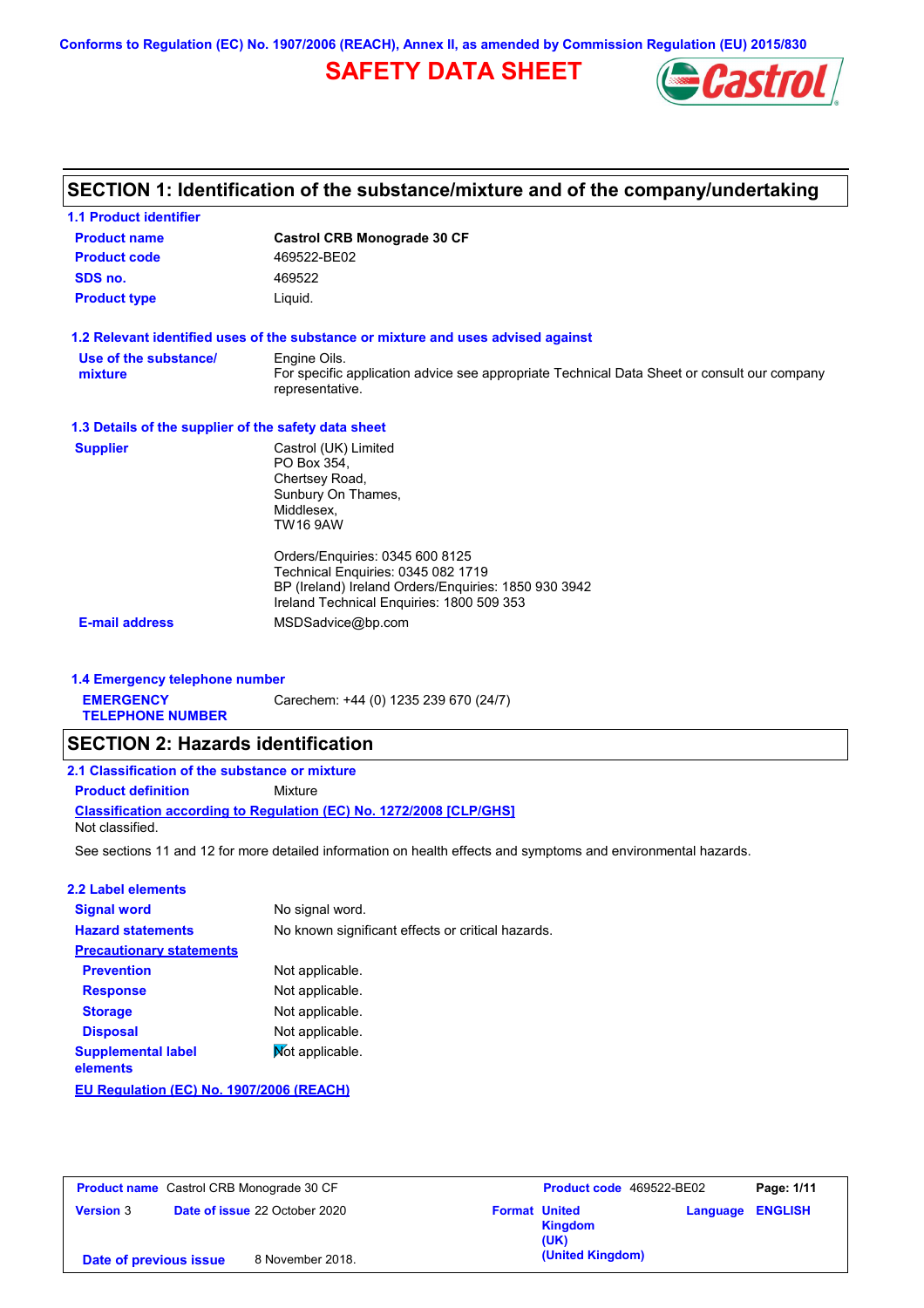### **SECTION 2: Hazards identification**

| <b>Annex XVII - Restrictions</b>                                                                                         | Not applicable.                                                                                               |
|--------------------------------------------------------------------------------------------------------------------------|---------------------------------------------------------------------------------------------------------------|
| on the manufacture.                                                                                                      |                                                                                                               |
| placing on the market                                                                                                    |                                                                                                               |
| and use of certain                                                                                                       |                                                                                                               |
| dangerous substances,                                                                                                    |                                                                                                               |
| mixtures and articles                                                                                                    |                                                                                                               |
| <b>Special packaging requirements</b>                                                                                    |                                                                                                               |
| <b>Containers to be fitted</b><br>with child-resistant<br>fastenings                                                     | Not applicable.                                                                                               |
| <b>Tactile warning of danger</b>                                                                                         | Not applicable.                                                                                               |
| 2.3 Other hazards                                                                                                        |                                                                                                               |
| <b>Results of PBT and vPvB</b><br>assessment                                                                             | Product does not meet the criteria for PBT or vPvB according to Regulation (EC) No. 1907/2006,<br>Annex XIII. |
| <b>Product meets the criteria</b><br>for PBT or vPvB according<br>to Regulation (EC) No.<br><b>1907/2006, Annex XIII</b> | This mixture does not contain any substances that are assessed to be a PBT or a vPvB.                         |
| Other hazards which do                                                                                                   | Defatting to the skin.                                                                                        |
| not result in classification                                                                                             | <b>USED ENGINE OILS</b>                                                                                       |
|                                                                                                                          | Used engine oil may contain hazardous components which have the potential to cause skin                       |
|                                                                                                                          | cancer.                                                                                                       |
|                                                                                                                          | See Toxicological Information, section 11 of this Safety Data Sheet.                                          |
|                                                                                                                          | <b>SECTION 3: Composition/information on ingredients</b>                                                      |
| <b>3.2 Mixtures</b>                                                                                                      |                                                                                                               |

Highly refined base oil (IP 346 DMSO extract < 3%). Proprietary performance additives. Mixture **Product definition**

#### **This product does not contain any hazardous ingredients at or above regulated thresholds.**

#### Do not induce vomiting unless directed to do so by medical personnel. Get medical attention if symptoms occur. In case of contact, immediately flush eyes with plenty of water for at least 15 minutes. Eyelids should be held away from the eyeball to ensure thorough rinsing. Check for and remove any contact lenses. Get medical attention. **4.1 Description of first aid measures** If inhaled, remove to fresh air. Get medical attention if symptoms occur. **Ingestion Inhalation Eye contact Protection of first-aiders** No action shall be taken involving any personal risk or without suitable training. **SECTION 4: First aid measures 4.2 Most important symptoms and effects, both acute and delayed Skin contact** Wash skin thoroughly with soap and water or use recognised skin cleanser. Remove contaminated clothing and shoes. Wash clothing before reuse. Clean shoes thoroughly before reuse. Get medical attention if irritation develops. See Section 11 for more detailed information on health effects and symptoms. **Potential acute health effects Inhalation** Vapour inhalation under ambient conditions is not normally a problem due to low vapour pressure. **Ingestion** No known significant effects or critical hazards. **Skin contact** Defatting to the skin. May cause skin dryness and irritation. **Eye contact** No known significant effects or critical hazards. **Delayed and immediate effects as well as chronic effects from short and long-term exposure Inhalation Ingestion Skin contact Eye contact** Overexposure to the inhalation of airborne droplets or aerosols may cause irritation of the respiratory tract. Ingestion of large quantities may cause nausea and diarrhoea. Prolonged or repeated contact can defat the skin and lead to irritation and/or dermatitis. Potential risk of transient stinging or redness if accidental eye contact occurs. **Product name** Castrol CRB Monograde 30 CF **Product Code** 469522-BE02 **Page: 2/11 Version** 3 **Date of issue** 22 October 2020 **Format United Kingdom (UK) Language ENGLISH Date of previous issue** 8 November 2018. **and Separate Convention (United Kingdom)**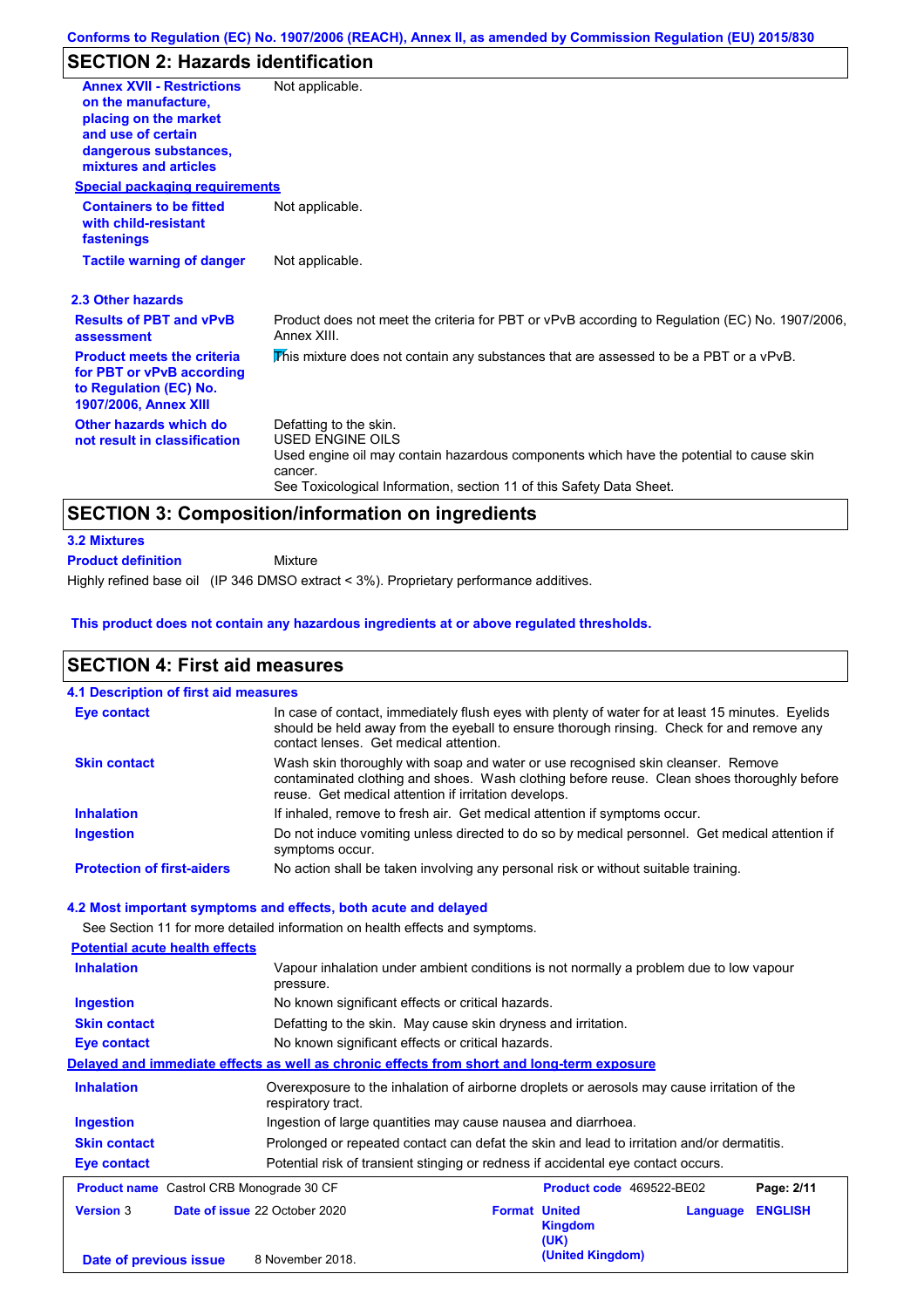# **SECTION 4: First aid measures**

## **4.3 Indication of any immediate medical attention and special treatment needed**

**Notes to physician** Treatment should in general be symptomatic and directed to relieving any effects.

| <b>SECTION 5: Firefighting measures</b>                           |                                                                                                                                                                                                                                                                                                                                                                   |  |  |
|-------------------------------------------------------------------|-------------------------------------------------------------------------------------------------------------------------------------------------------------------------------------------------------------------------------------------------------------------------------------------------------------------------------------------------------------------|--|--|
| 5.1 Extinguishing media<br><b>Suitable extinguishing</b><br>media | In case of fire, use foam, dry chemical or carbon dioxide extinguisher or spray.                                                                                                                                                                                                                                                                                  |  |  |
| <b>Unsuitable extinguishing</b><br>media                          | Do not use water jet. The use of a water jet may cause the fire to spread by splashing the<br>burning product.                                                                                                                                                                                                                                                    |  |  |
| 5.2 Special hazards arising from the substance or mixture         |                                                                                                                                                                                                                                                                                                                                                                   |  |  |
| <b>Hazards from the</b><br>substance or mixture                   | In a fire or if heated, a pressure increase will occur and the container may burst.                                                                                                                                                                                                                                                                               |  |  |
| <b>Hazardous combustion</b><br>products                           | Combustion products may include the following:<br>carbon oxides (CO, CO <sub>2</sub> ) (carbon monoxide, carbon dioxide)<br>metal oxide/oxides<br>sulphur oxides (SO, SO <sub>2</sub> , etc.)                                                                                                                                                                     |  |  |
| <b>5.3 Advice for firefighters</b>                                |                                                                                                                                                                                                                                                                                                                                                                   |  |  |
| <b>Special precautions for</b><br>fire-fighters                   | No action shall be taken involving any personal risk or without suitable training. Promptly<br>isolate the scene by removing all persons from the vicinity of the incident if there is a fire.                                                                                                                                                                    |  |  |
| <b>Special protective</b><br>equipment for fire-fighters          | Fire-fighters should wear appropriate protective equipment and self-contained breathing<br>apparatus (SCBA) with a full face-piece operated in positive pressure mode. Clothing for fire-<br>fighters (including helmets, protective boots and gloves) conforming to European standard EN<br>469 will provide a basic level of protection for chemical incidents. |  |  |

## **SECTION 6: Accidental release measures**

### **6.1 Personal precautions, protective equipment and emergency procedures**

| For non-emergency<br>personnel                           | No action shall be taken involving any personal risk or without suitable training. Evacuate<br>surrounding areas. Keep unnecessary and unprotected personnel from entering. Do not touch<br>or walk through spilt material. Floors may be slippery; use care to avoid falling. Put on<br>appropriate personal protective equipment.                                                            |
|----------------------------------------------------------|------------------------------------------------------------------------------------------------------------------------------------------------------------------------------------------------------------------------------------------------------------------------------------------------------------------------------------------------------------------------------------------------|
| For emergency responders                                 | If specialised clothing is required to deal with the spillage, take note of any information in<br>Section 8 on suitable and unsuitable materials. See also the information in "For non-<br>emergency personnel".                                                                                                                                                                               |
| <b>6.2 Environmental</b><br>precautions                  | Avoid dispersal of spilt material and runoff and contact with soil, waterways, drains and sewers.<br>Inform the relevant authorities if the product has caused environmental pollution (sewers,<br>waterways, soil or air).                                                                                                                                                                    |
| 6.3 Methods and material for containment and cleaning up |                                                                                                                                                                                                                                                                                                                                                                                                |
| <b>Small spill</b>                                       | Stop leak if without risk. Move containers from spill area. Absorb with an inert material and<br>place in an appropriate waste disposal container. Dispose of via a licensed waste disposal<br>contractor.                                                                                                                                                                                     |
| <b>Large spill</b>                                       | Stop leak if without risk. Move containers from spill area. Prevent entry into sewers, water<br>courses, basements or confined areas. Contain and collect spillage with non-combustible,<br>absorbent material e.g. sand, earth, vermiculite or diatomaceous earth and place in container<br>for disposal according to local regulations. Dispose of via a licensed waste disposal contractor. |
| <b>6.4 Reference to other</b><br><b>sections</b>         | See Section 1 for emergency contact information.<br>See Section 5 for firefighting measures.<br>See Section 8 for information on appropriate personal protective equipment.<br>See Section 12 for environmental precautions.<br>See Section 13 for additional waste treatment information.                                                                                                     |

| <b>Product name</b> Castrol CRB Monograde 30 CF |  | <b>Product code</b> 469522-BE02      |                      | Page: 3/11       |  |                         |
|-------------------------------------------------|--|--------------------------------------|----------------------|------------------|--|-------------------------|
| <b>Version 3</b>                                |  | <b>Date of issue 22 October 2020</b> | <b>Format United</b> | Kingdom<br>(UK)  |  | <b>Language ENGLISH</b> |
| Date of previous issue                          |  | 8 November 2018.                     |                      | (United Kingdom) |  |                         |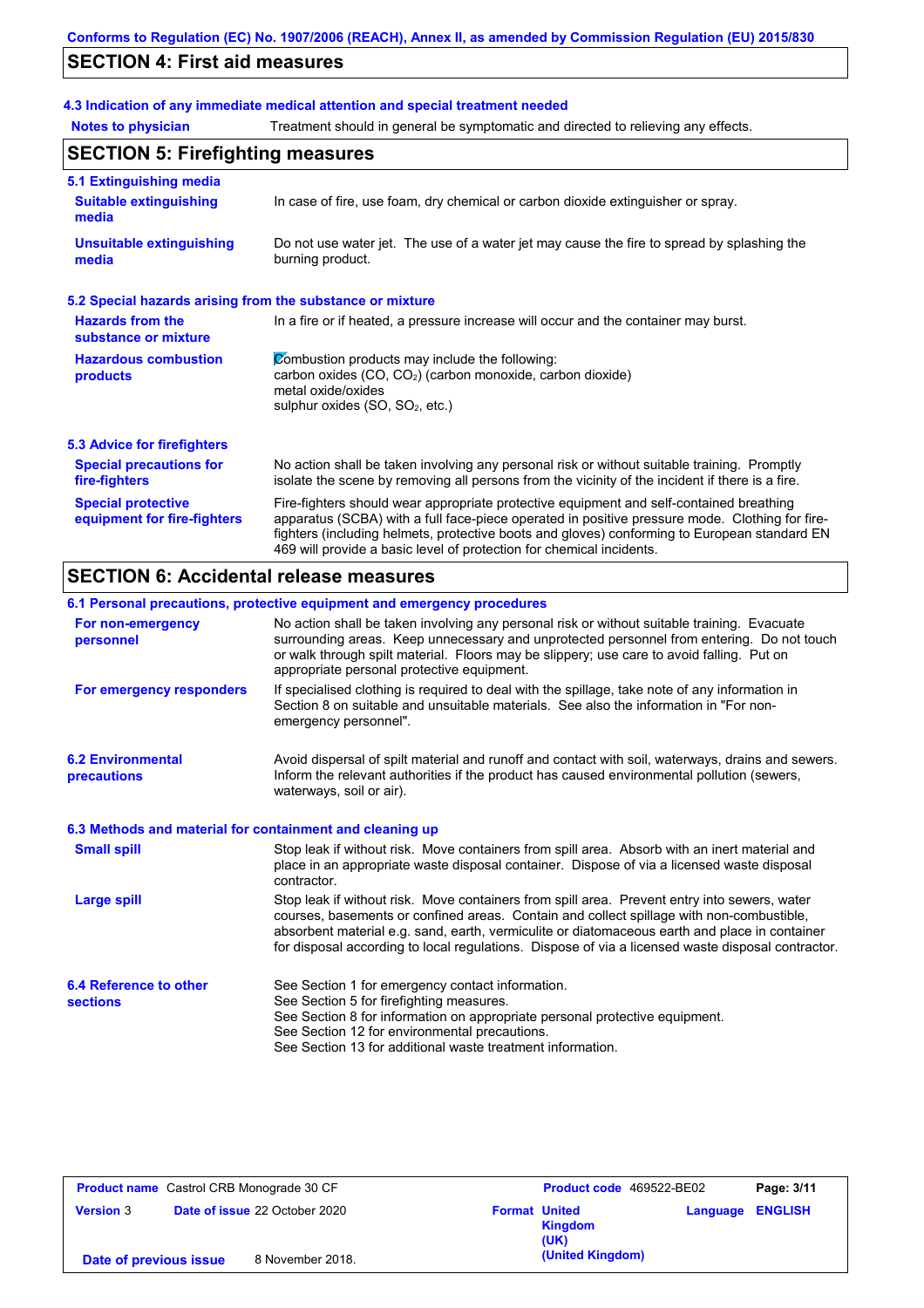### **SECTION 7: Handling and storage**

| 7.1 Precautions for safe handling                                                    |                                                                                                                                                                                                                                                                                                                                                                                                                                                                                          |  |  |  |  |
|--------------------------------------------------------------------------------------|------------------------------------------------------------------------------------------------------------------------------------------------------------------------------------------------------------------------------------------------------------------------------------------------------------------------------------------------------------------------------------------------------------------------------------------------------------------------------------------|--|--|--|--|
| <b>Protective measures</b>                                                           | Put on appropriate personal protective equipment.                                                                                                                                                                                                                                                                                                                                                                                                                                        |  |  |  |  |
| <b>Advice on general</b><br>occupational hygiene                                     | Eating, drinking and smoking should be prohibited in areas where this material is handled.<br>stored and processed. Wash thoroughly after handling. Remove contaminated clothing and<br>protective equipment before entering eating areas. See also Section 8 for additional<br>information on hygiene measures.                                                                                                                                                                         |  |  |  |  |
| <b>7.2 Conditions for safe</b><br>storage, including any<br><i>incompatibilities</i> | Store in accordance with local regulations. Store in a dry, cool and well-ventilated area, away<br>from incompatible materials (see Section 10). Keep away from heat and direct sunlight. Keep<br>container tightly closed and sealed until ready for use. Containers that have been opened must<br>be carefully resealed and kept upright to prevent leakage. Store and use only in equipment/<br>containers designed for use with this product. Do not store in unlabelled containers. |  |  |  |  |
| <b>Not suitable</b>                                                                  | Prolonged exposure to elevated temperature                                                                                                                                                                                                                                                                                                                                                                                                                                               |  |  |  |  |
| 7.3 Specific end use(s)                                                              |                                                                                                                                                                                                                                                                                                                                                                                                                                                                                          |  |  |  |  |
| <b>Recommendations</b>                                                               | See section 1.2 and Exposure scenarios in annex, if applicable.                                                                                                                                                                                                                                                                                                                                                                                                                          |  |  |  |  |

## **SECTION 8: Exposure controls/personal protection**

### **8.1 Control parameters**

**Occupational exposure limits** No exposure limit value known.

No exposure limit value known.

Whilst specific OELs for certain components may be shown in this section, other components may be present in any mist, vapour or dust produced. Therefore, the specific OELs may not be applicable to the product as a whole and are provided for guidance only.

**Recommended monitoring procedures** If this product contains ingredients with exposure limits, personal, workplace atmosphere or biological monitoring may be required to determine the effectiveness of the ventilation or other control measures and/or the necessity to use respiratory protective equipment. Reference should be made to monitoring standards, such as the following: European Standard EN 689 (Workplace atmospheres - Guidance for the assessment of exposure by inhalation to chemical agents for comparison with limit values and measurement strategy) European Standard EN 14042 (Workplace atmospheres - Guide for the application and use of procedures for the assessment of exposure to chemical and biological agents) European Standard EN 482 (Workplace atmospheres - General requirements for the performance of procedures for the measurement of chemical agents) Reference to national guidance documents for methods for the determination of hazardous substances will also be required.

### **Derived No Effect Level**

No DNELs/DMELs available.

#### **Predicted No Effect Concentration**

No PNECs available

### **8.2 Exposure controls**

| <b>Appropriate engineering</b><br><b>controls</b><br><b>Individual protection measures</b> | Provide exhaust ventilation or other engineering controls to keep the relevant airborne<br>concentrations below their respective occupational exposure limits.<br>All activities involving chemicals should be assessed for their risks to health, to ensure<br>exposures are adequately controlled. Personal protective equipment should only be considered<br>after other forms of control measures (e.g. engineering controls) have been suitably evaluated.<br>Personal protective equipment should conform to appropriate standards, be suitable for use, be<br>kept in good condition and properly maintained.<br>Your supplier of personal protective equipment should be consulted for advice on selection and<br>appropriate standards. For further information contact your national organisation for standards.<br>The final choice of protective equipment will depend upon a risk assessment. It is important to<br>ensure that all items of personal protective equipment are compatible. |                      |                          |          |                |
|--------------------------------------------------------------------------------------------|---------------------------------------------------------------------------------------------------------------------------------------------------------------------------------------------------------------------------------------------------------------------------------------------------------------------------------------------------------------------------------------------------------------------------------------------------------------------------------------------------------------------------------------------------------------------------------------------------------------------------------------------------------------------------------------------------------------------------------------------------------------------------------------------------------------------------------------------------------------------------------------------------------------------------------------------------------------------------------------------------------|----------------------|--------------------------|----------|----------------|
| <b>Hygiene measures</b>                                                                    | Wash hands, forearms and face thoroughly after handling chemical products, before eating,<br>smoking and using the lavatory and at the end of the working period. Ensure that eyewash<br>stations and safety showers are close to the workstation location.                                                                                                                                                                                                                                                                                                                                                                                                                                                                                                                                                                                                                                                                                                                                             |                      |                          |          |                |
| <b>Respiratory protection</b>                                                              | In case of insufficient ventilation, wear suitable respiratory equipment.<br>The correct choice of respiratory protection depends upon the chemicals being handled, the<br>conditions of work and use, and the condition of the respiratory equipment. Safety procedures<br>should be developed for each intended application. Respiratory protection equipment should<br>therefore be chosen in consultation with the supplier/manufacturer and with a full assessment<br>of the working conditions.                                                                                                                                                                                                                                                                                                                                                                                                                                                                                                   |                      |                          |          |                |
| <b>Product name</b> Castrol CRB Monograde 30 CF                                            |                                                                                                                                                                                                                                                                                                                                                                                                                                                                                                                                                                                                                                                                                                                                                                                                                                                                                                                                                                                                         |                      | Product code 469522-BE02 |          | Page: 4/11     |
| <b>Version 3</b>                                                                           | Date of issue 22 October 2020                                                                                                                                                                                                                                                                                                                                                                                                                                                                                                                                                                                                                                                                                                                                                                                                                                                                                                                                                                           | <b>Format United</b> | <b>Kingdom</b><br>(UK)   | Language | <b>ENGLISH</b> |
| Date of previous issue                                                                     | 8 November 2018.                                                                                                                                                                                                                                                                                                                                                                                                                                                                                                                                                                                                                                                                                                                                                                                                                                                                                                                                                                                        |                      | (United Kingdom)         |          |                |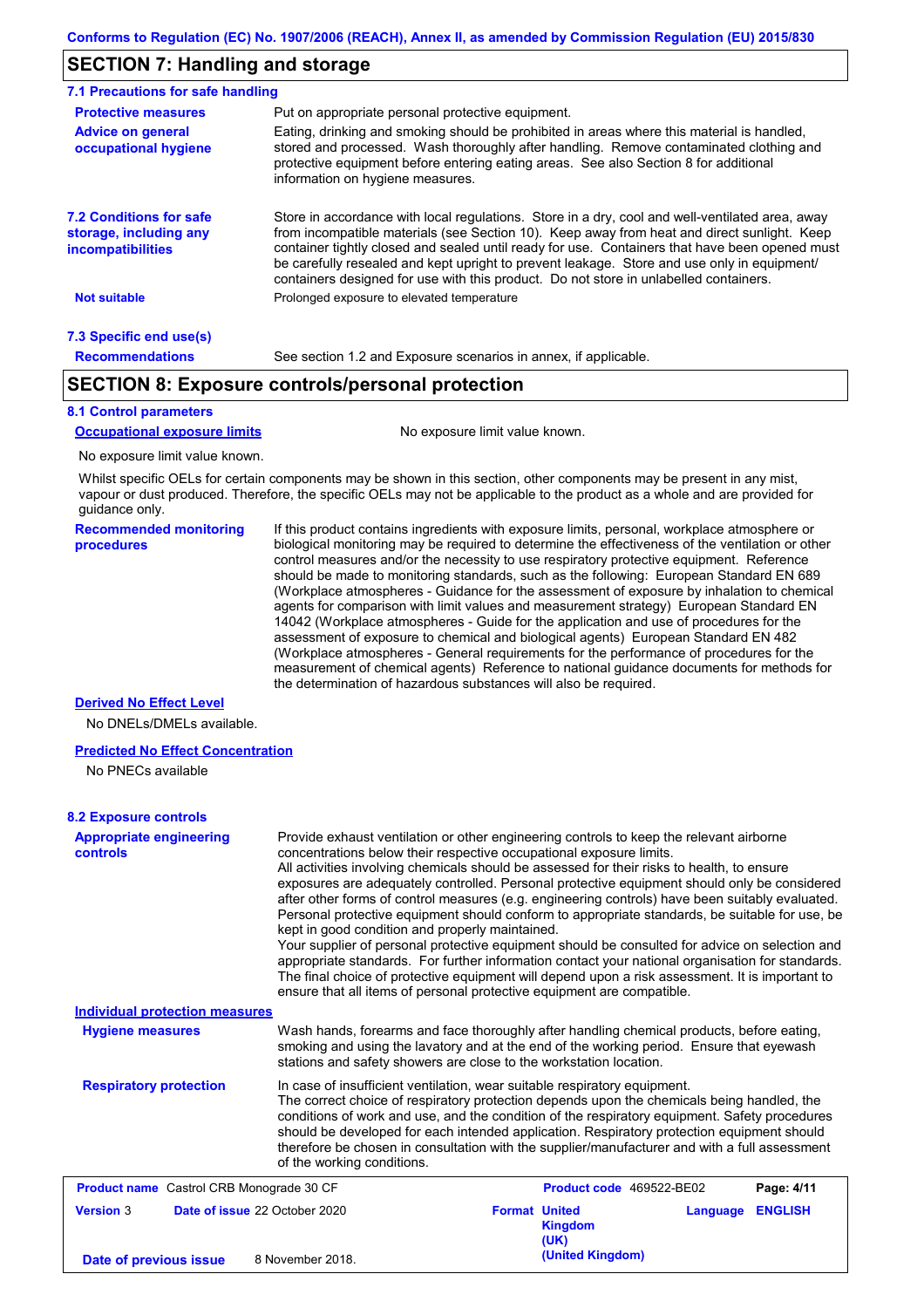# **SECTION 8: Exposure controls/personal protection**

|                                                      | $5 - 0.1$ . The component contribution of the control of $\alpha$                                                                                                                                                                                                                                                                                                                                                                                                                                                                                                                                                                                                                     |                                                                                                                                                                                                                                                                                                                                                                                                                                                                                  |                          |                  |            |  |  |
|------------------------------------------------------|---------------------------------------------------------------------------------------------------------------------------------------------------------------------------------------------------------------------------------------------------------------------------------------------------------------------------------------------------------------------------------------------------------------------------------------------------------------------------------------------------------------------------------------------------------------------------------------------------------------------------------------------------------------------------------------|----------------------------------------------------------------------------------------------------------------------------------------------------------------------------------------------------------------------------------------------------------------------------------------------------------------------------------------------------------------------------------------------------------------------------------------------------------------------------------|--------------------------|------------------|------------|--|--|
| <b>Eye/face protection</b><br><b>Skin protection</b> | Safety glasses with side shields.                                                                                                                                                                                                                                                                                                                                                                                                                                                                                                                                                                                                                                                     |                                                                                                                                                                                                                                                                                                                                                                                                                                                                                  |                          |                  |            |  |  |
| <b>Hand protection</b>                               | <b>General Information:</b>                                                                                                                                                                                                                                                                                                                                                                                                                                                                                                                                                                                                                                                           |                                                                                                                                                                                                                                                                                                                                                                                                                                                                                  |                          |                  |            |  |  |
|                                                      |                                                                                                                                                                                                                                                                                                                                                                                                                                                                                                                                                                                                                                                                                       | Because specific work environments and material handling practices vary, safety procedures<br>should be developed for each intended application. The correct choice of protective gloves<br>depends upon the chemicals being handled, and the conditions of work and use. Most gloves<br>provide protection for only a limited time before they must be discarded and replaced (even the<br>best chemically resistant gloves will break down after repeated chemical exposures). |                          |                  |            |  |  |
|                                                      | Gloves should be chosen in consultation with the supplier / manufacturer and taking account of<br>a full assessment of the working conditions.                                                                                                                                                                                                                                                                                                                                                                                                                                                                                                                                        |                                                                                                                                                                                                                                                                                                                                                                                                                                                                                  |                          |                  |            |  |  |
|                                                      | Recommended: Nitrile gloves.<br><b>Breakthrough time:</b>                                                                                                                                                                                                                                                                                                                                                                                                                                                                                                                                                                                                                             |                                                                                                                                                                                                                                                                                                                                                                                                                                                                                  |                          |                  |            |  |  |
|                                                      | Breakthrough time data are generated by glove manufacturers under laboratory test conditions<br>and represent how long a glove can be expected to provide effective permeation resistance. It<br>is important when following breakthrough time recommendations that actual workplace<br>conditions are taken into account. Always consult with your glove supplier for up-to-date<br>technical information on breakthrough times for the recommended glove type.<br>Our recommendations on the selection of gloves are as follows:                                                                                                                                                    |                                                                                                                                                                                                                                                                                                                                                                                                                                                                                  |                          |                  |            |  |  |
|                                                      | Continuous contact:                                                                                                                                                                                                                                                                                                                                                                                                                                                                                                                                                                                                                                                                   |                                                                                                                                                                                                                                                                                                                                                                                                                                                                                  |                          |                  |            |  |  |
|                                                      | can be obtained.                                                                                                                                                                                                                                                                                                                                                                                                                                                                                                                                                                                                                                                                      | Gloves with a minimum breakthrough time of 240 minutes, or >480 minutes if suitable gloves<br>If suitable gloves are not available to offer that level of protection, gloves with shorter<br>breakthrough times may be acceptable as long as appropriate glove maintenance and<br>replacement regimes are determined and adhered to.                                                                                                                                             |                          |                  |            |  |  |
|                                                      | Short-term / splash protection:                                                                                                                                                                                                                                                                                                                                                                                                                                                                                                                                                                                                                                                       |                                                                                                                                                                                                                                                                                                                                                                                                                                                                                  |                          |                  |            |  |  |
|                                                      | Recommended breakthrough times as above.<br>It is recognised that for short-term, transient exposures, gloves with shorter breakthrough times<br>may commonly be used. Therefore, appropriate maintenance and replacement regimes must<br>be determined and rigorously followed.                                                                                                                                                                                                                                                                                                                                                                                                      |                                                                                                                                                                                                                                                                                                                                                                                                                                                                                  |                          |                  |            |  |  |
|                                                      | <b>Glove Thickness:</b>                                                                                                                                                                                                                                                                                                                                                                                                                                                                                                                                                                                                                                                               |                                                                                                                                                                                                                                                                                                                                                                                                                                                                                  |                          |                  |            |  |  |
|                                                      | For general applications, we recommend gloves with a thickness typically greater than 0.35 mm.                                                                                                                                                                                                                                                                                                                                                                                                                                                                                                                                                                                        |                                                                                                                                                                                                                                                                                                                                                                                                                                                                                  |                          |                  |            |  |  |
|                                                      | It should be emphasised that glove thickness is not necessarily a good predictor of glove<br>resistance to a specific chemical, as the permeation efficiency of the glove will be dependent<br>on the exact composition of the glove material. Therefore, glove selection should also be based<br>on consideration of the task requirements and knowledge of breakthrough times.<br>Glove thickness may also vary depending on the glove manufacturer, the glove type and the<br>glove model. Therefore, the manufacturers' technical data should always be taken into account<br>to ensure selection of the most appropriate glove for the task.                                     |                                                                                                                                                                                                                                                                                                                                                                                                                                                                                  |                          |                  |            |  |  |
|                                                      | Note: Depending on the activity being conducted, gloves of varying thickness may be required<br>for specific tasks. For example:                                                                                                                                                                                                                                                                                                                                                                                                                                                                                                                                                      |                                                                                                                                                                                                                                                                                                                                                                                                                                                                                  |                          |                  |            |  |  |
|                                                      | • Thinner gloves (down to 0.1 mm or less) may be required where a high degree of manual<br>dexterity is needed. However, these gloves are only likely to give short duration protection and<br>would normally be just for single use applications, then disposed of.                                                                                                                                                                                                                                                                                                                                                                                                                  |                                                                                                                                                                                                                                                                                                                                                                                                                                                                                  |                          |                  |            |  |  |
|                                                      | • Thicker gloves (up to 3 mm or more) may be required where there is a mechanical (as well<br>as a chemical) risk i.e. where there is abrasion or puncture potential.                                                                                                                                                                                                                                                                                                                                                                                                                                                                                                                 |                                                                                                                                                                                                                                                                                                                                                                                                                                                                                  |                          |                  |            |  |  |
| <b>Skin and body</b>                                 | Use of protective clothing is good industrial practice.<br>Personal protective equipment for the body should be selected based on the task being<br>performed and the risks involved and should be approved by a specialist before handling this<br>product.<br>Cotton or polyester/cotton overalls will only provide protection against light superficial<br>contamination that will not soak through to the skin. Overalls should be laundered on a regular<br>basis. When the risk of skin exposure is high (e.g. when cleaning up spillages or if there is a<br>risk of splashing) then chemical resistant aprons and/or impervious chemical suits and boots<br>will be required. |                                                                                                                                                                                                                                                                                                                                                                                                                                                                                  |                          |                  |            |  |  |
| Product name Castrol CRB Monograde 30 CF             |                                                                                                                                                                                                                                                                                                                                                                                                                                                                                                                                                                                                                                                                                       |                                                                                                                                                                                                                                                                                                                                                                                                                                                                                  | Product code 469522-BE02 |                  | Page: 5/11 |  |  |
| <b>Version 3</b>                                     | Date of issue 22 October 2020                                                                                                                                                                                                                                                                                                                                                                                                                                                                                                                                                                                                                                                         | <b>Format United</b>                                                                                                                                                                                                                                                                                                                                                                                                                                                             | <b>Kingdom</b><br>(UK)   | Language ENGLISH |            |  |  |
| Date of previous issue                               | 8 November 2018.                                                                                                                                                                                                                                                                                                                                                                                                                                                                                                                                                                                                                                                                      |                                                                                                                                                                                                                                                                                                                                                                                                                                                                                  | (United Kingdom)         |                  |            |  |  |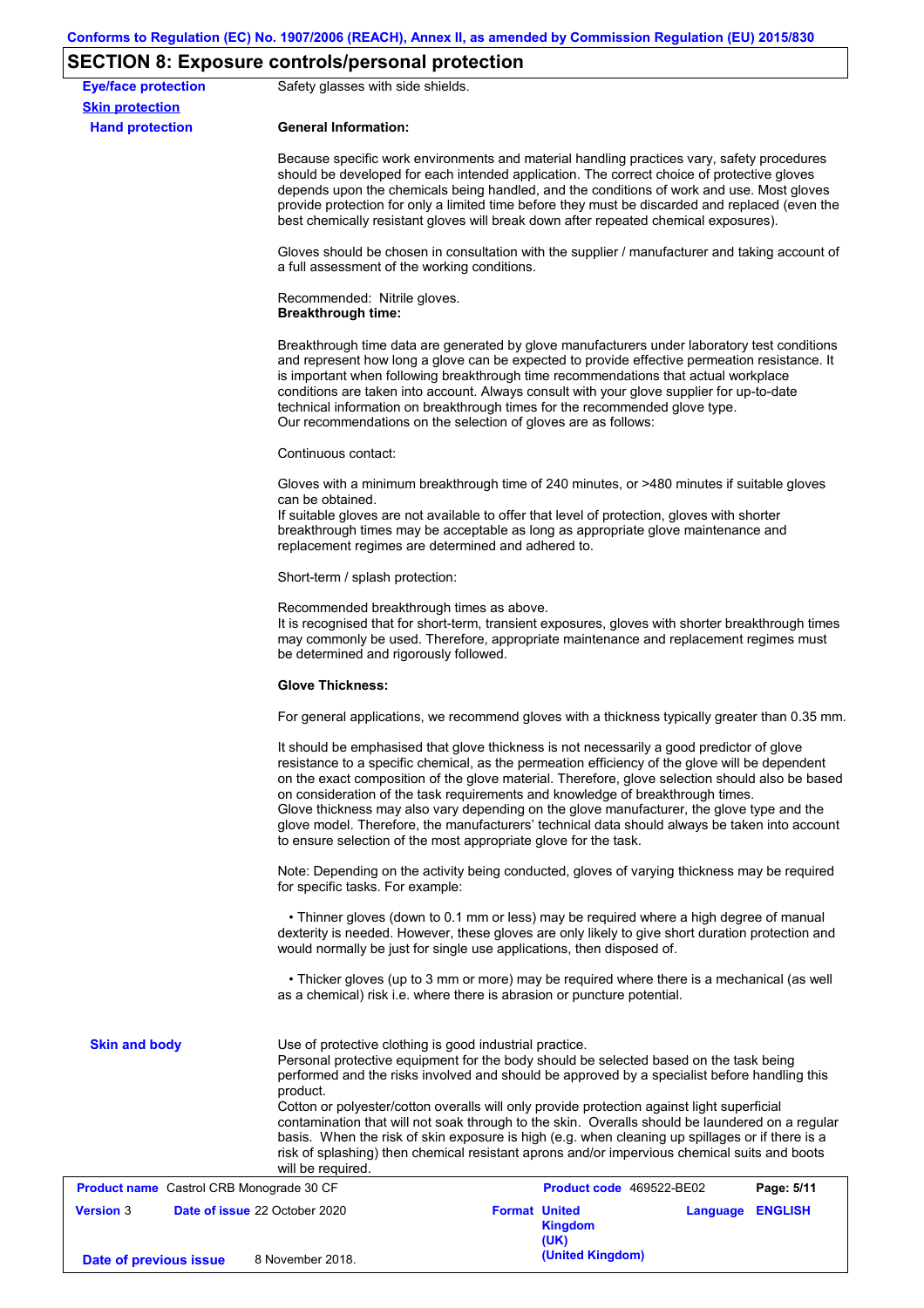# **SECTION 8: Exposure controls/personal protection**

| <b>Refer to standards:</b>                | Respiratory protection: EN 529<br>Gloves: EN 420, EN 374<br>Eye protection: EN 166<br>Filtering half-mask: EN 149<br>Filtering half-mask with valve: EN 405<br>Half-mask: EN 140 plus filter<br>Full-face mask: EN 136 plus filter<br>Particulate filters: EN 143<br>Gas/combined filters: EN 14387                           |
|-------------------------------------------|-------------------------------------------------------------------------------------------------------------------------------------------------------------------------------------------------------------------------------------------------------------------------------------------------------------------------------|
| <b>Environmental exposure</b><br>controls | Emissions from ventilation or work process equipment should be checked to ensure they<br>comply with the requirements of environmental protection legislation. In some cases, fume<br>scrubbers, filters or engineering modifications to the process equipment will be necessary to<br>reduce emissions to acceptable levels. |

## **SECTION 9: Physical and chemical properties**

**9.1 Information on basic physical and chemical properties**

| <b>Appearance</b>                                      |                                                                                                                                         |
|--------------------------------------------------------|-----------------------------------------------------------------------------------------------------------------------------------------|
| <b>Physical state</b>                                  | Liquid.                                                                                                                                 |
| <b>Colour</b>                                          | Amber. [Light]                                                                                                                          |
| <b>Odour</b>                                           | Not available.                                                                                                                          |
| <b>Odour threshold</b>                                 | Not available.                                                                                                                          |
| pH                                                     | Not available.                                                                                                                          |
| <b>Melting point/freezing point</b>                    | Not available.                                                                                                                          |
| Initial boiling point and boiling<br>range             | Not available.                                                                                                                          |
| <b>Pour point</b>                                      | $-36 °C$                                                                                                                                |
| <b>Flash point</b>                                     | Closed cup: 216°C (420.8°F) [Pensky-Martens.]                                                                                           |
| <b>Evaporation rate</b>                                | Not available.                                                                                                                          |
| <b>Flammability (solid, gas)</b>                       | Not available.                                                                                                                          |
| <b>Upper/lower flammability or</b><br>explosive limits | Not available.                                                                                                                          |
| <b>Vapour pressure</b>                                 | Not available.                                                                                                                          |
| <b>Vapour density</b>                                  | Not available.                                                                                                                          |
| <b>Relative density</b>                                | Not available.                                                                                                                          |
| <b>Density</b>                                         | <1000 kg/m <sup>3</sup> (<1 g/cm <sup>3</sup> ) at 15 <sup>°</sup> C                                                                    |
| <b>Solubility(ies)</b>                                 | insoluble in water.                                                                                                                     |
| <b>Partition coefficient: n-octanol/</b><br>water      | Not available.                                                                                                                          |
| <b>Auto-ignition temperature</b>                       | Not available.                                                                                                                          |
| <b>Decomposition temperature</b>                       | Not available.                                                                                                                          |
| <b>Viscosity</b>                                       | Kinematic: 81.4 mm <sup>2</sup> /s (81.4 cSt) at $40^{\circ}$ C<br>Kinematic: 9.3 to 11.1 mm <sup>2</sup> /s (9.3 to 11.1 cSt) at 100°C |
| <b>Explosive properties</b>                            | Not available.                                                                                                                          |
| <b>Oxidising properties</b>                            | Not available.                                                                                                                          |

### **9.2 Other information**

No additional information.

| <b>SECTION 10: Stability and reactivity</b>                                                                                                                                                                                  |                                                                                                                                          |  |                                         |          |                |
|------------------------------------------------------------------------------------------------------------------------------------------------------------------------------------------------------------------------------|------------------------------------------------------------------------------------------------------------------------------------------|--|-----------------------------------------|----------|----------------|
| <b>10.1 Reactivity</b>                                                                                                                                                                                                       | No specific test data available for this product. Refer to Conditions to avoid and Incompatible<br>materials for additional information. |  |                                         |          |                |
| <b>10.2 Chemical stability</b><br>The product is stable.                                                                                                                                                                     |                                                                                                                                          |  |                                         |          |                |
| Under normal conditions of storage and use, hazardous reactions will not occur.<br><b>10.3 Possibility of</b><br>Under normal conditions of storage and use, hazardous polymerisation will not occur.<br>hazardous reactions |                                                                                                                                          |  |                                         |          |                |
| <b>10.4 Conditions to avoid</b>                                                                                                                                                                                              | Avoid all possible sources of ignition (spark or flame).                                                                                 |  |                                         |          |                |
| <b>Product name</b> Castrol CRB Monograde 30 CF                                                                                                                                                                              |                                                                                                                                          |  | <b>Product code</b> 469522-BE02         |          | Page: 6/11     |
| <b>Version 3</b>                                                                                                                                                                                                             | Date of issue 22 October 2020                                                                                                            |  | <b>Format United</b><br>Kingdom<br>(UK) | Language | <b>ENGLISH</b> |
| Date of previous issue                                                                                                                                                                                                       | 8 November 2018.                                                                                                                         |  | (United Kingdom)                        |          |                |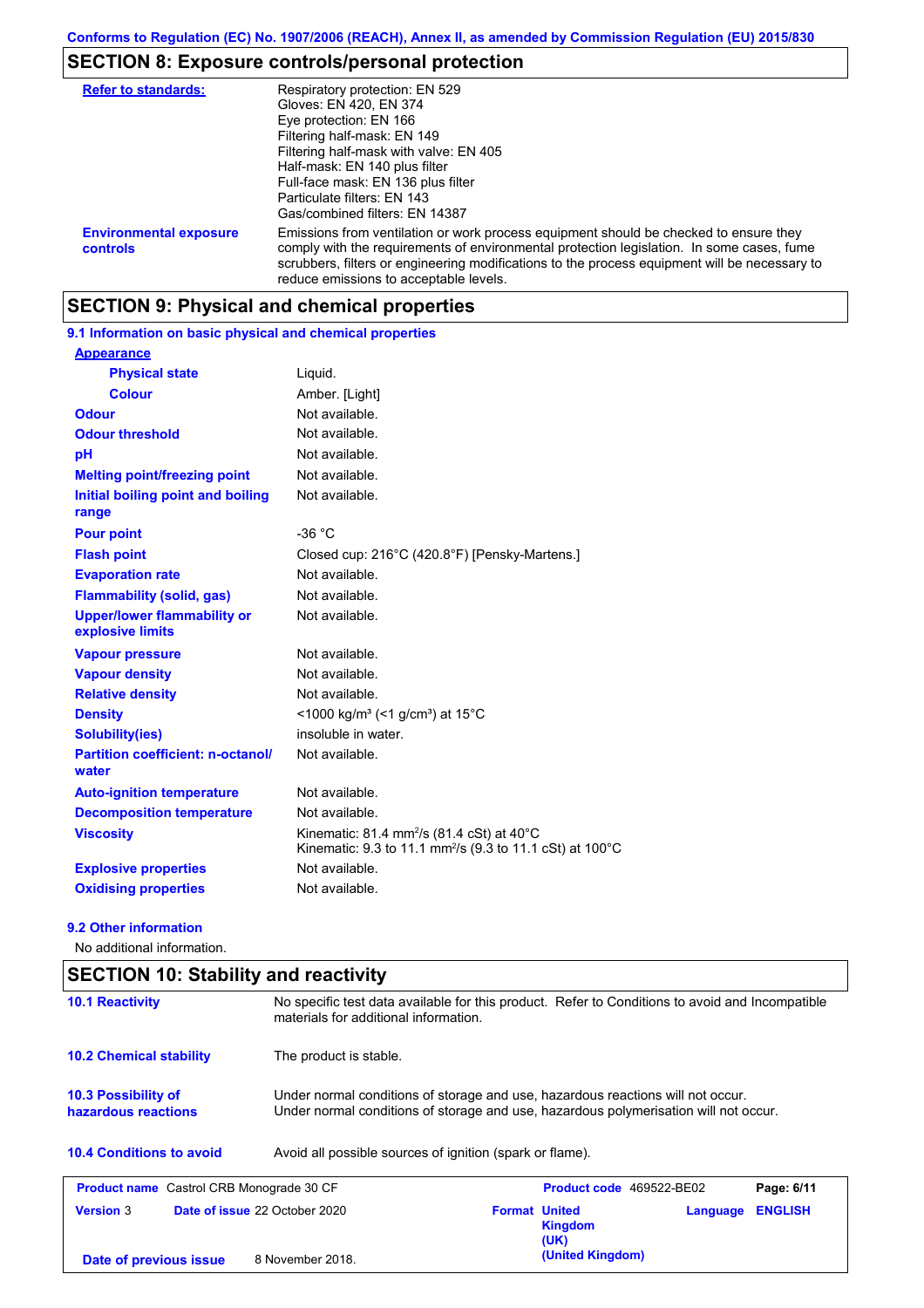| Conforms to Regulation (EC) No. 1907/2006 (REACH), Annex II, as amended by Commission Regulation (EU) 2015/830 |                                                                                                                                                                                                                                                                                                                                                                                                          |  |  |
|----------------------------------------------------------------------------------------------------------------|----------------------------------------------------------------------------------------------------------------------------------------------------------------------------------------------------------------------------------------------------------------------------------------------------------------------------------------------------------------------------------------------------------|--|--|
| <b>SECTION 10: Stability and reactivity</b>                                                                    |                                                                                                                                                                                                                                                                                                                                                                                                          |  |  |
| 10.5 Incompatible materials                                                                                    | Reactive or incompatible with the following materials: oxidising materials.                                                                                                                                                                                                                                                                                                                              |  |  |
| <b>10.6 Hazardous</b><br>decomposition products                                                                | Under normal conditions of storage and use, hazardous decomposition products should not be<br>produced.                                                                                                                                                                                                                                                                                                  |  |  |
| <b>SECTION 11: Toxicological information</b>                                                                   |                                                                                                                                                                                                                                                                                                                                                                                                          |  |  |
| 11.1 Information on toxicological effects                                                                      |                                                                                                                                                                                                                                                                                                                                                                                                          |  |  |
| <b>Acute toxicity estimates</b>                                                                                |                                                                                                                                                                                                                                                                                                                                                                                                          |  |  |
| Not available.                                                                                                 |                                                                                                                                                                                                                                                                                                                                                                                                          |  |  |
| <b>Information on likely</b><br>routes of exposure                                                             | Routes of entry anticipated: Dermal, Inhalation.                                                                                                                                                                                                                                                                                                                                                         |  |  |
| <b>Potential acute health effects</b>                                                                          |                                                                                                                                                                                                                                                                                                                                                                                                          |  |  |
| <b>Inhalation</b>                                                                                              | Vapour inhalation under ambient conditions is not normally a problem due to low vapour<br>pressure.                                                                                                                                                                                                                                                                                                      |  |  |
| <b>Ingestion</b>                                                                                               | No known significant effects or critical hazards.                                                                                                                                                                                                                                                                                                                                                        |  |  |
| <b>Skin contact</b>                                                                                            | Defatting to the skin. May cause skin dryness and irritation.                                                                                                                                                                                                                                                                                                                                            |  |  |
| <b>Eye contact</b>                                                                                             | No known significant effects or critical hazards.                                                                                                                                                                                                                                                                                                                                                        |  |  |
|                                                                                                                | Symptoms related to the physical, chemical and toxicological characteristics                                                                                                                                                                                                                                                                                                                             |  |  |
| <b>Inhalation</b>                                                                                              | No specific data.                                                                                                                                                                                                                                                                                                                                                                                        |  |  |
| <b>Ingestion</b>                                                                                               | No specific data.                                                                                                                                                                                                                                                                                                                                                                                        |  |  |
| <b>Skin contact</b>                                                                                            | Adverse symptoms may include the following:<br>irritation<br>dryness<br>cracking                                                                                                                                                                                                                                                                                                                         |  |  |
| <b>Eye contact</b>                                                                                             | No specific data.                                                                                                                                                                                                                                                                                                                                                                                        |  |  |
|                                                                                                                | Delayed and immediate effects as well as chronic effects from short and long-term exposure                                                                                                                                                                                                                                                                                                               |  |  |
| <b>Inhalation</b>                                                                                              | Overexposure to the inhalation of airborne droplets or aerosols may cause irritation of the<br>respiratory tract.                                                                                                                                                                                                                                                                                        |  |  |
| <b>Ingestion</b>                                                                                               | Ingestion of large quantities may cause nausea and diarrhoea.                                                                                                                                                                                                                                                                                                                                            |  |  |
| <b>Skin contact</b>                                                                                            | Prolonged or repeated contact can defat the skin and lead to irritation and/or dermatitis.                                                                                                                                                                                                                                                                                                               |  |  |
| <b>Eye contact</b>                                                                                             | Potential risk of transient stinging or redness if accidental eye contact occurs.                                                                                                                                                                                                                                                                                                                        |  |  |
| <b>Potential chronic health effects</b>                                                                        |                                                                                                                                                                                                                                                                                                                                                                                                          |  |  |
| General                                                                                                        | USED ENGINE OILS<br>Combustion products resulting from the operation of internal combustion engines contaminate<br>engine oils during use. Used engine oil may contain hazardous components which have the<br>potential to cause skin cancer. Frequent or prolonged contact with all types and makes of used<br>engine oil must therefore be avoided and a high standard of personal hygiene maintained. |  |  |
| <b>Carcinogenicity</b>                                                                                         | No known significant effects or critical hazards.                                                                                                                                                                                                                                                                                                                                                        |  |  |
| <b>Mutagenicity</b>                                                                                            | No known significant effects or critical hazards.                                                                                                                                                                                                                                                                                                                                                        |  |  |
| <b>Developmental effects</b>                                                                                   | No known significant effects or critical hazards.                                                                                                                                                                                                                                                                                                                                                        |  |  |
| <b>Fertility effects</b>                                                                                       | No known significant effects or critical hazards.                                                                                                                                                                                                                                                                                                                                                        |  |  |

## **SECTION 12: Ecological information**

**12.1 Toxicity Environmental hazards** Not classified as dangerous

### **12.2 Persistence and degradability**

Expected to be biodegradable.

### **12.3 Bioaccumulative potential**

This product is not expected to bioaccumulate through food chains in the environment.

### **12.4 Mobility in soil**

| <b>Soil/water partition</b><br>coefficient $(K_{oc})$ |                                                 | Not available.                                                       |                                                |          |                |
|-------------------------------------------------------|-------------------------------------------------|----------------------------------------------------------------------|------------------------------------------------|----------|----------------|
| <b>Mobility</b>                                       |                                                 | Spillages may penetrate the soil causing ground water contamination. |                                                |          |                |
|                                                       | <b>Product name</b> Castrol CRB Monograde 30 CF |                                                                      | <b>Product code</b> 469522-BE02                |          | Page: 7/11     |
| <b>Version 3</b>                                      | Date of issue 22 October 2020                   |                                                                      | <b>Format United</b><br><b>Kingdom</b><br>(UK) | Language | <b>ENGLISH</b> |
| Date of previous issue                                |                                                 | 8 November 2018.                                                     | (United Kingdom)                               |          |                |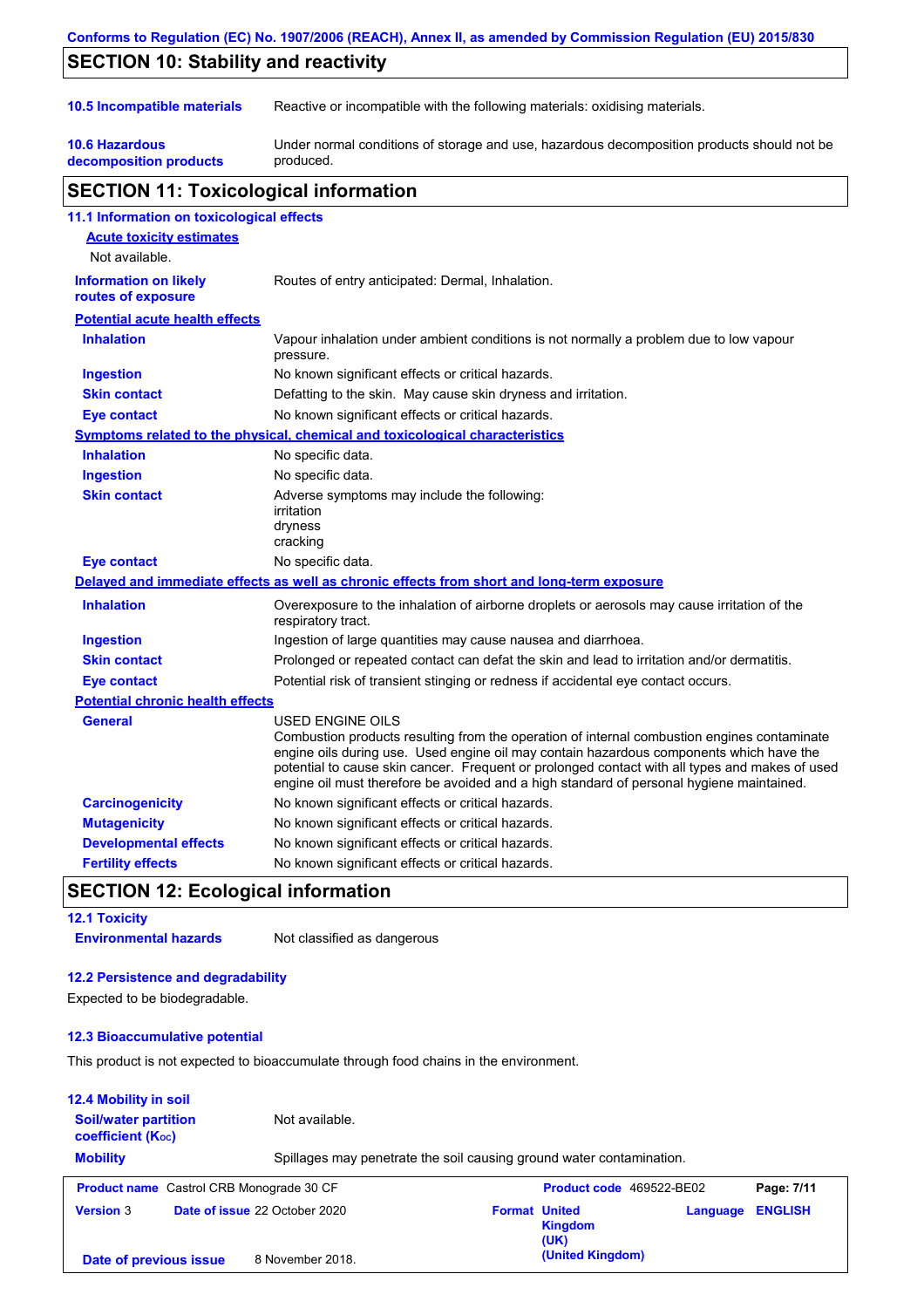### **SECTION 12: Ecological information**

### **12.5 Results of PBT and vPvB assessment**

Product does not meet the criteria for PBT or vPvB according to Regulation (EC) No. 1907/2006, Annex XIII.

### **12.6 Other adverse effects**

**Other ecological information**

Spills may form a film on water surfaces causing physical damage to organisms. Oxygen transfer could also be impaired.

### **SECTION 13: Disposal considerations**

### **13.1 Waste treatment methods**

#### **Product**

**Methods of disposal**

Where possible, arrange for product to be recycled. Dispose of via an authorised person/ licensed waste disposal contractor in accordance with local regulations.

## **Hazardous waste** Yes.

| European waste catalogue (EWC) |  |
|--------------------------------|--|
|--------------------------------|--|

| Waste code                                                                                                                  | <b>Waste designation</b>                                        |  |
|-----------------------------------------------------------------------------------------------------------------------------|-----------------------------------------------------------------|--|
| $130205*$                                                                                                                   | mineral-based non-chlorinated engine, gear and lubricating oils |  |
| However, deviation from the intended use and/or the presence of any potential contaminante may require an alternative waste |                                                                 |  |

However, deviation from the intended use and/or the presence of any potential contaminants may require an alternative waste disposal code to be assigned by the end user.

#### **Packaging**

**Methods of disposal Special precautions** Where possible, arrange for product to be recycled. Dispose of via an authorised person/ licensed waste disposal contractor in accordance with local regulations. This material and its container must be disposed of in a safe way. Empty containers or liners may retain some product residues. Avoid dispersal of spilt material and runoff and contact with soil, waterways, drains and sewers. **References** Commission 2014/955/EU Directive 2008/98/EC

### **SECTION 14: Transport information**

|                                           | <b>ADR/RID</b> | <b>ADN</b>     | <b>IMDG</b>    | <b>IATA</b>    |
|-------------------------------------------|----------------|----------------|----------------|----------------|
| 14.1 UN number                            | Not regulated. | Not regulated. | Not regulated. | Not regulated. |
| 14.2 UN proper<br>shipping name           |                |                |                |                |
| <b>14.3 Transport</b><br>hazard class(es) |                |                | ۰              |                |
| 14.4 Packing<br>group                     |                |                |                |                |
| 14.5<br><b>Environmental</b><br>hazards   | No.            | No.            | No.            | No.            |
| <b>Additional</b><br><b>information</b>   |                |                |                |                |

**14.6 Special precautions for user** Not available.

**14.7 Transport in bulk according to Annex II of Marpol and the IBC Code** Not available.

|                        | <b>Product name</b> Castrol CRB Monograde 30 CF |                      | Product code 469522-BE02 |          | Page: 8/11     |
|------------------------|-------------------------------------------------|----------------------|--------------------------|----------|----------------|
| <b>Version 3</b>       | <b>Date of issue 22 October 2020</b>            | <b>Format United</b> | Kingdom<br>(UK)          | Language | <b>ENGLISH</b> |
| Date of previous issue | 8 November 2018.                                |                      | (United Kingdom)         |          |                |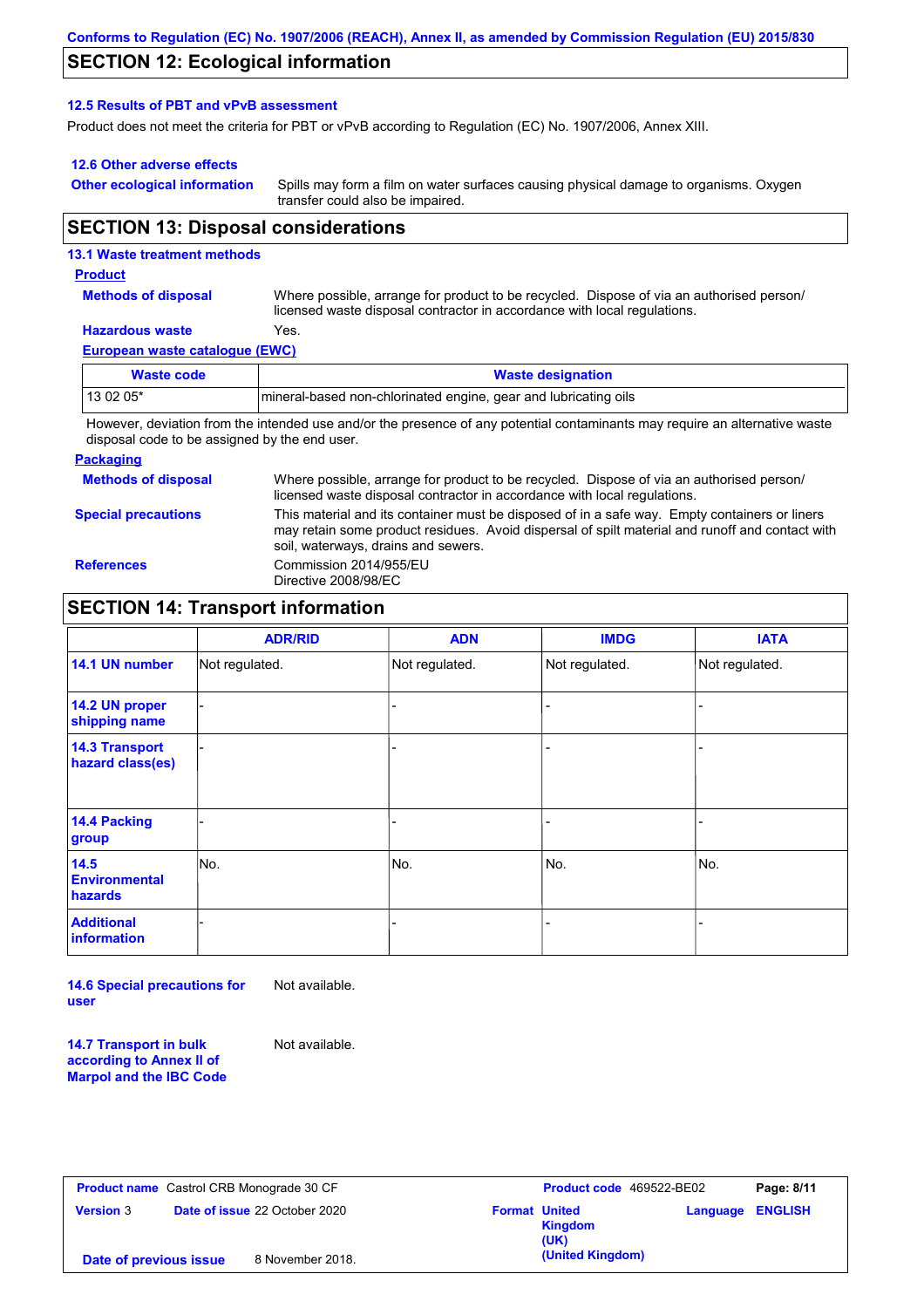# **SECTION 15: Regulatory information**

|                                                                                                           | 15.1 Safety, health and environmental regulations/legislation specific for the substance or mixture                            |  |  |
|-----------------------------------------------------------------------------------------------------------|--------------------------------------------------------------------------------------------------------------------------------|--|--|
| EU Regulation (EC) No. 1907/2006 (REACH)                                                                  |                                                                                                                                |  |  |
| <b>Annex XIV - List of substances subject to authorisation</b>                                            |                                                                                                                                |  |  |
| <b>Annex XIV</b>                                                                                          |                                                                                                                                |  |  |
| None of the components are listed.                                                                        |                                                                                                                                |  |  |
| <b>Substances of very high concern</b>                                                                    |                                                                                                                                |  |  |
| None of the components are listed.                                                                        |                                                                                                                                |  |  |
| <b>Other regulations</b>                                                                                  |                                                                                                                                |  |  |
| <b>REACH Status</b>                                                                                       | The company, as identified in Section 1, sells this product in the EU in compliance with the<br>current requirements of REACH. |  |  |
| <b>United States inventory</b><br>(TSCA 8b)                                                               | All components are active or exempted.                                                                                         |  |  |
| <b>Australia inventory (AICS)</b>                                                                         | All components are listed or exempted.                                                                                         |  |  |
| <b>Canada inventory</b>                                                                                   | All components are listed or exempted.                                                                                         |  |  |
| <b>China inventory (IECSC)</b>                                                                            | All components are listed or exempted.                                                                                         |  |  |
| <b>Japan inventory (ENCS)</b>                                                                             | All components are listed or exempted.                                                                                         |  |  |
| <b>Korea inventory (KECI)</b>                                                                             | All components are listed or exempted.                                                                                         |  |  |
| <b>Philippines inventory</b><br>(PICCS)                                                                   | All components are listed or exempted.                                                                                         |  |  |
| <b>Taiwan Chemical</b><br>All components are listed or exempted.<br><b>Substances Inventory</b><br>(TCSI) |                                                                                                                                |  |  |
| Ozone depleting substances (1005/2009/EU)<br>Not listed.                                                  |                                                                                                                                |  |  |
| Prior Informed Consent (PIC) (649/2012/EU)<br>Not listed.                                                 |                                                                                                                                |  |  |
| <b>EU - Water framework directive - Priority substances</b>                                               |                                                                                                                                |  |  |
| Mone of the components are listed.                                                                        |                                                                                                                                |  |  |
| <b>Seveso Directive</b>                                                                                   |                                                                                                                                |  |  |
| This product is not controlled under the Seveso Directive.                                                |                                                                                                                                |  |  |

| <b>15.2 Chemical safety</b> | A Chemical Safety Assessment has been carried out for one or more of the substances within  |
|-----------------------------|---------------------------------------------------------------------------------------------|
| assessment                  | this mixture. A Chemical Safety Assessment has not been carried out for the mixture itself. |

# **SECTION 16: Other information**

| <b>Abbreviations and acronyms</b>               | ADN = European Provisions concerning the International Carriage of Dangerous Goods by                                        |                                                                               |                          |          |                |  |  |
|-------------------------------------------------|------------------------------------------------------------------------------------------------------------------------------|-------------------------------------------------------------------------------|--------------------------|----------|----------------|--|--|
|                                                 | Inland Waterway                                                                                                              |                                                                               |                          |          |                |  |  |
|                                                 | ADR = The European Agreement concerning the International Carriage of Dangerous Goods by                                     |                                                                               |                          |          |                |  |  |
|                                                 | Road                                                                                                                         |                                                                               |                          |          |                |  |  |
|                                                 | ATE = Acute Toxicity Estimate                                                                                                |                                                                               |                          |          |                |  |  |
|                                                 | <b>BCF</b> = Bioconcentration Factor                                                                                         |                                                                               |                          |          |                |  |  |
|                                                 | CAS = Chemical Abstracts Service                                                                                             |                                                                               |                          |          |                |  |  |
|                                                 | CLP = Classification, Labelling and Packaging Regulation [Regulation (EC) No. 1272/2008]<br>CSA = Chemical Safety Assessment |                                                                               |                          |          |                |  |  |
|                                                 | CSR = Chemical Safety Report                                                                                                 |                                                                               |                          |          |                |  |  |
|                                                 | DMEL = Derived Minimal Effect Level                                                                                          |                                                                               |                          |          |                |  |  |
|                                                 | DNEL = Derived No Effect Level                                                                                               |                                                                               |                          |          |                |  |  |
|                                                 | EINECS = European Inventory of Existing Commercial chemical Substances                                                       |                                                                               |                          |          |                |  |  |
|                                                 | ES = Exposure Scenario                                                                                                       |                                                                               |                          |          |                |  |  |
|                                                 | EUH statement = CLP-specific Hazard statement                                                                                |                                                                               |                          |          |                |  |  |
|                                                 | EWC = European Waste Catalogue                                                                                               |                                                                               |                          |          |                |  |  |
|                                                 |                                                                                                                              | GHS = Globally Harmonized System of Classification and Labelling of Chemicals |                          |          |                |  |  |
|                                                 | IATA = International Air Transport Association                                                                               |                                                                               |                          |          |                |  |  |
|                                                 | IBC = Intermediate Bulk Container                                                                                            |                                                                               |                          |          |                |  |  |
|                                                 | <b>IMDG = International Maritime Dangerous Goods</b>                                                                         |                                                                               |                          |          |                |  |  |
|                                                 | LogPow = logarithm of the octanol/water partition coefficient                                                                |                                                                               |                          |          |                |  |  |
|                                                 | MARPOL = International Convention for the Prevention of Pollution From Ships, 1973 as                                        |                                                                               |                          |          |                |  |  |
|                                                 | modified by the Protocol of 1978. ("Marpol" = marine pollution)                                                              |                                                                               |                          |          |                |  |  |
|                                                 | OECD = Organisation for Economic Co-operation and Development                                                                |                                                                               |                          |          |                |  |  |
| <b>Product name</b> Castrol CRB Monograde 30 CF |                                                                                                                              |                                                                               | Product code 469522-BE02 |          | Page: 9/11     |  |  |
| <b>Version 3</b>                                | Date of issue 22 October 2020                                                                                                | <b>Format United</b>                                                          |                          | Language | <b>ENGLISH</b> |  |  |
|                                                 |                                                                                                                              |                                                                               | <b>Kingdom</b>           |          |                |  |  |
|                                                 |                                                                                                                              |                                                                               | (UK)                     |          |                |  |  |
|                                                 | 8 November 2018.                                                                                                             |                                                                               | (United Kingdom)         |          |                |  |  |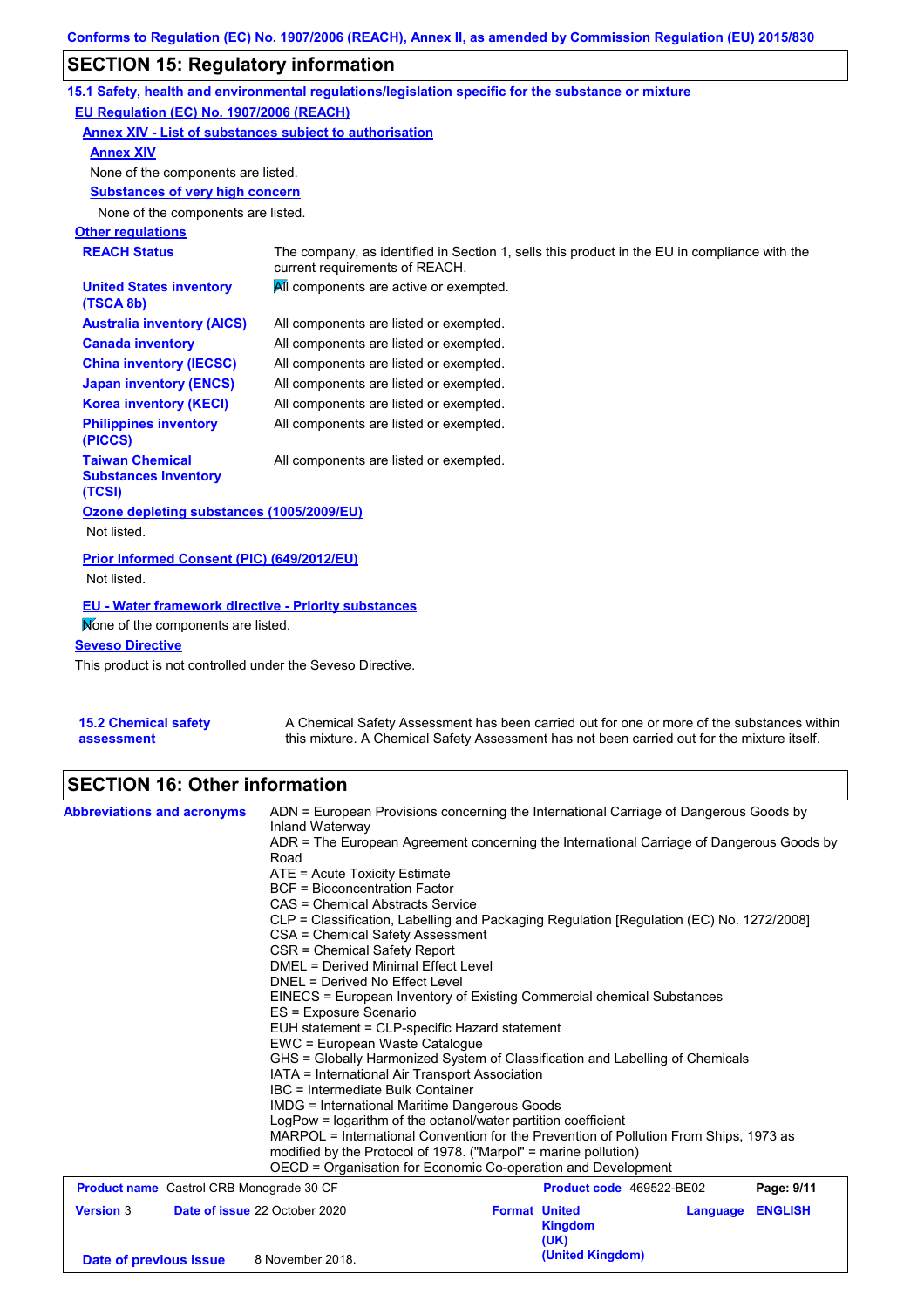### **SECTION 16: Other information**

PBT = Persistent, Bioaccumulative and Toxic PNEC = Predicted No Effect Concentration REACH = Registration, Evaluation, Authorisation and Restriction of Chemicals Regulation [Regulation (EC) No. 1907/2006] RID = The Regulations concerning the International Carriage of Dangerous Goods by Rail RRN = REACH Registration Number SADT = Self-Accelerating Decomposition Temperature SVHC = Substances of Very High Concern STOT-RE = Specific Target Organ Toxicity - Repeated Exposure STOT-SE = Specific Target Organ Toxicity - Single Exposure TWA = Time weighted average UN = United Nations UVCB = Complex hydrocarbon substance VOC = Volatile Organic Compound vPvB = Very Persistent and Very Bioaccumulative Varies = may contain one or more of the following 64741-88-4 / RRN 01-2119488706-23, 64741-89-5 / RRN 01-2119487067-30, 64741-95-3 / RRN 01-2119487081-40, 64741-96-4/ RRN 01-2119483621-38, 64742-01-4 / RRN 01-2119488707-21, 64742-44-5 / RRN 01-2119985177-24, 64742-45-6, 64742-52-5 / RRN 01-2119467170-45, 64742-53-6 / RRN 01-2119480375-34, 64742-54-7 / RRN 01-2119484627-25, 64742-55-8 / RRN 01-2119487077-29, 64742-56-9 / RRN 01-2119480132-48, 64742-57-0 / RRN 01-2119489287-22, 64742-58-1, 64742-62-7 / RRN 01-2119480472-38, 64742-63-8, 64742-65-0 / RRN 01-2119471299-27, 64742-70-7 / RRN 01-2119487080-42, 72623-85-9 / RRN 01-2119555262-43, 72623-86-0 / RRN 01-2119474878-16, 72623-87-1 / RRN 01-2119474889-13

#### **Procedure used to derive the classification according to Regulation (EC) No. 1272/2008 [CLP/GHS]**

| <b>Classification</b><br>Not classified.               |                            | <b>Justification</b> |
|--------------------------------------------------------|----------------------------|----------------------|
|                                                        |                            |                      |
| <b>Full text of abbreviated H</b><br><b>statements</b> | Not applicable.            |                      |
| <b>Full text of classifications</b><br>[CLP/GHS]       | Mot applicable.            |                      |
| <b>History</b>                                         |                            |                      |
| Date of issue/ Date of<br><b>revision</b>              | 22/10/2020.                |                      |
| Date of previous issue                                 | 08/11/2018.                |                      |
| <b>Prepared by</b>                                     | <b>Product Stewardship</b> |                      |

### **Indicates information that has changed from previously issued version.**

#### **Notice to reader**

All reasonably practicable steps have been taken to ensure this data sheet and the health, safety and environmental information contained in it is accurate as of the date specified below. No warranty or representation, express or implied is made as to the accuracy or completeness of the data and information in this data sheet.

The data and advice given apply when the product is sold for the stated application or applications. You should not use the product other than for the stated application or applications without seeking advice from BP Group.

It is the user's obligation to evaluate and use this product safely and to comply with all applicable laws and regulations. The BP Group shall not be responsible for any damage or injury resulting from use, other than the stated product use of the material, from any failure to adhere to recommendations, or from any hazards inherent in the nature of the material. Purchasers of the product for supply to a third party for use at work, have a duty to take all necessary steps to ensure that any person handling or using the product is provided with the information in this sheet. Employers have a duty to tell employees and others who may be affected of any hazards described in this sheet and of any precautions that should be taken. You can contact the BP Group to ensure that this document is the most current available. Alteration of this document is strictly prohibited.

| <b>Product name</b> Castrol CRB Monograde 30 CF |  |                               | Product code 469522-BE02 |                  | Page: 10/11 |                |
|-------------------------------------------------|--|-------------------------------|--------------------------|------------------|-------------|----------------|
| <b>Version 3</b>                                |  | Date of issue 22 October 2020 | <b>Format United</b>     | Kingdom<br>(UK)  | Language    | <b>ENGLISH</b> |
| Date of previous issue                          |  | 8 November 2018.              |                          | (United Kingdom) |             |                |